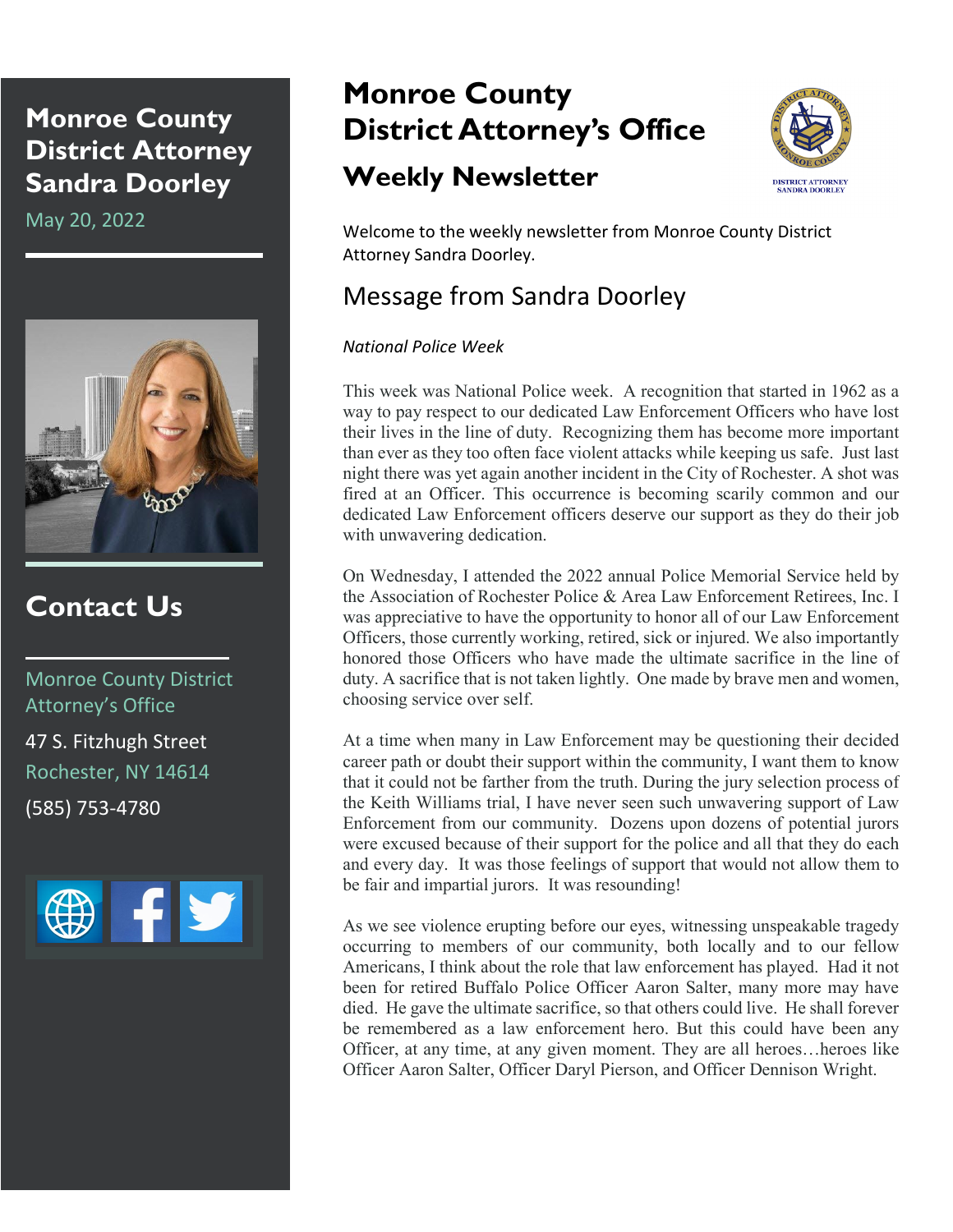**Homicide Update** So far in 2022: City of Rochester Total: 25 Monroe County Total: 27

### **Monroe County Heroin Task Force Update**

April 2022 Total Reported ODs: 50 Total Fatalities: 10 Year To Date 2022 Total Reported ODs: 216 Total Fatalities: 53

Thank you to every Law Enforcement Officer for everything you do to keep us safe, your dedication and service is a testament to your commitment to our community! Remember, you are all heroes and you are loved!

*Sandra*

## Highlights from the MCDA's Office

**James Hunter** was convicted of Attempted Aggravated Murder of a Police Officer, Burglary in the First Degree, two counts of Criminal Possession of a Weapon in the Second Degree and Criminal Possession of Stolen Property in the Fifth Degree for the attempted murder and shooting of Bryan Sheridan, a 15 year veteran of the Rochester Police Department. This case was prosecuted by First Assistant District Attorney Perry Duckles.

**Charles H. Wilson** was convicted of two counts of Criminal Possession of a Weapon in the Second Degree in relation to an incident on May 28, 2020 where two loaded 9mm handguns were seized as well as 50 rounds of 9mm ammunition. The case was prosecuted by Senior Assistant District Attorney Gina Clark.

**Terry Smith** was indicted on two counts of Criminal Possession of a Weapon in the Second Degree, Criminal Possession of a Weapon in the Third Degree and Criminal Possession of a Controlled Substance in the Third Degree in relation to an incident in the City of Rochester on December 20, 2021. This case is being prosecuted by Assistant District Attorney Matthew Hogestyn of the Special Investigations Bureau.

**Richard Green** was indicted on Burglary in the Third Degree, Grand Larceny in the Fourth Degree and Criminal Mischief in the Fourth Degree in relation to an incident in the Town of Sweden on May 12, 2022. This case is being prosecuted by Assistant District Attorney Matthew Schiano of the General Felony Bureau.

**Igor Boychuck** was indicted on two counts of Strangulation in the Second Degree, two counts of Assault in the Third Degree and Criminal Mischief in the Fourth Degree in relation to an incident in the Town of Wheatland on March 13, 2022. This case is being prosecuted by Assistant District Attorney Drew Kroft of the Domestic Violence Bureau.

**Shahiem Manley** was indicted on two counts of Robbery in the Second Degree in relation to an incident in the City of Rochester on April 10, 2022. This case is being prosecuted by Assistant District Attorney Megan Hausner of the Major Felony Bureau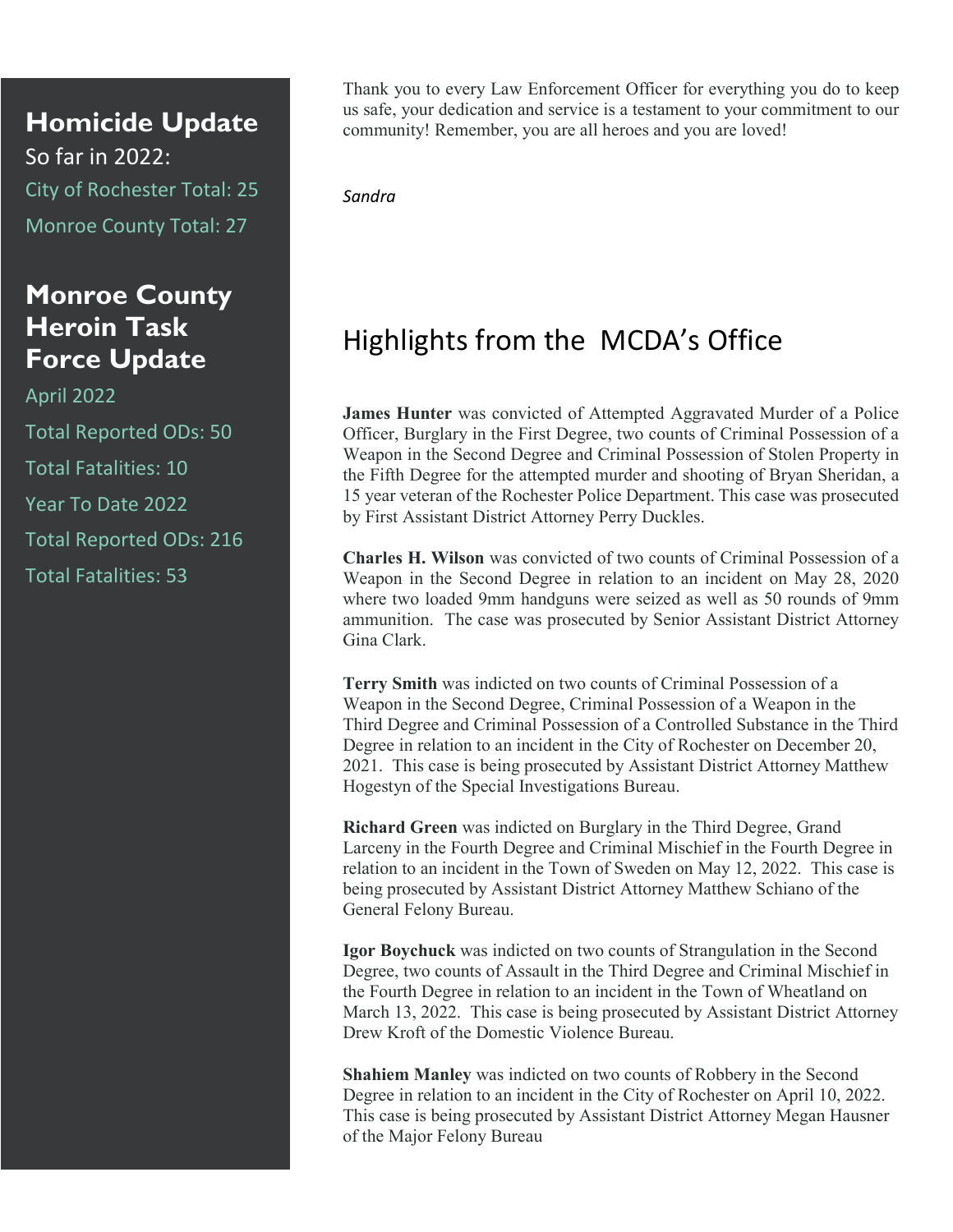### MCDA in the Community

On Wednesday, Monroe County District Attorney Sandra Doorley was honored to speak at the annual Police Memorial Service to honor our Law Enforcement Officers. This event honors our dedicated Officers both living and those who have passed.



The Monroe County District Attorney's Office celebrated Local Court Bureau Chief, Elizabeth Buckley and her bundle of joy due in July. We wish her all the best in this new chapter of her life!